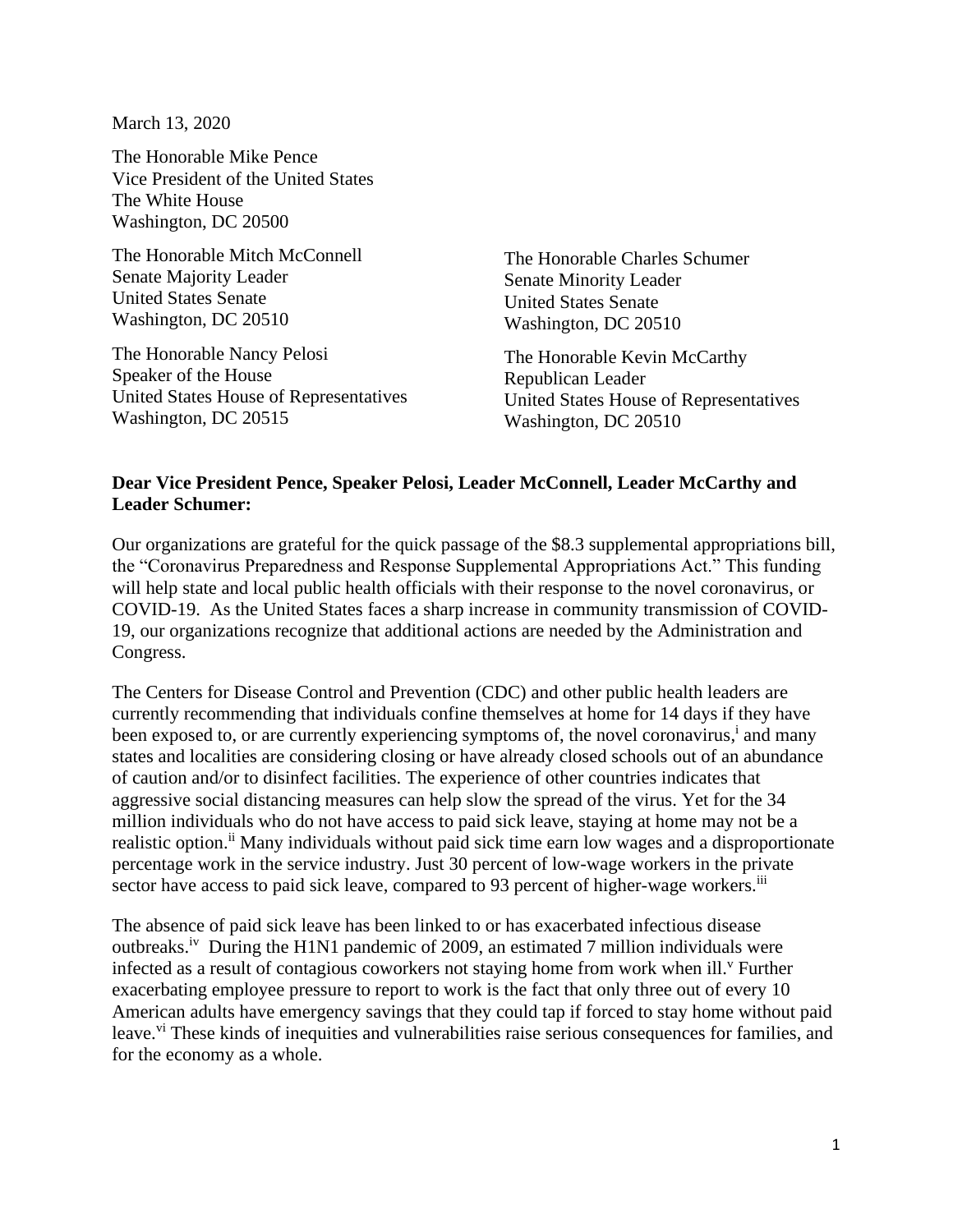While short-term steps are needed to address the current challenges, additional action is needed to ensure that paid sick days and other economic supports are readily available to all Americans, regardless of their socioeconomic status. **We, the signatory organizations, strongly encourage the Administration and Congress to do the following:**

- Pass and implement federal paid sick days legislation that would provide the following benefits to all individuals:
	- o Require all employers, regardless of their size, to allow workers to gradually earn seven days of paid sick leave for permanent use for personal/family illnesses and preventive care;
	- o Include an additional 14 days of paid sick leave immediately available at the beginning of a public health emergency with no accrual or waiting period (this aligns with the current quarantine time for COVID-19);
	- o Offer tax relief or interest-free loans to small businesses that provide paid sick leave benefits under a public health emergency;
	- o Allow for leave to be taken if schools or places of employment close in response to a public health emergency;
	- o Allow for leave to care for family members; and
	- o Protect workers from facing job-loss or other reprisal if they comply with public health or medical advice to stay home.
- Consider how to provide financial assistance to small businesses and employees impacted by the novel coronavirus. Potential opportunities may include but are not limited to:
	- o Clarify that disaster loans for small businesses, authorized by the recent supplemental legislation, can be used to cover the costs of implementing paid sick days and/or temporarily closing or otherwise complying with public health guidance.
	- o The President should declare an emergency declaration for an infectious disease event under the Stafford Act that can enable the Federal Emergency Management Agency to provide relief funding to state and local governments, as well as federal assistance directly to individuals or organizations as part of the Individual Assistance and Public Assistance programs.

**Responding effectively to COVID-19 is a responsibility we all share, and there is much that the Administration and Congress can do to follow the guidance of public health officials and make it possible for residents and employees to do likewise. These commonsense approaches may incur a short-term cost but will save lives and curtail the spread of the novel coronavirus. Economies can recover; without adequate protections, individuals and families may not.** 

American Lung Association American Medical Student Association American Public Health Association American School Health Association American Sexual Health Association American Society of Tropical Medicine and Hygiene Antibiotic Resistance Action Center, George Washington University Asian & Pacific Islander American Health Forum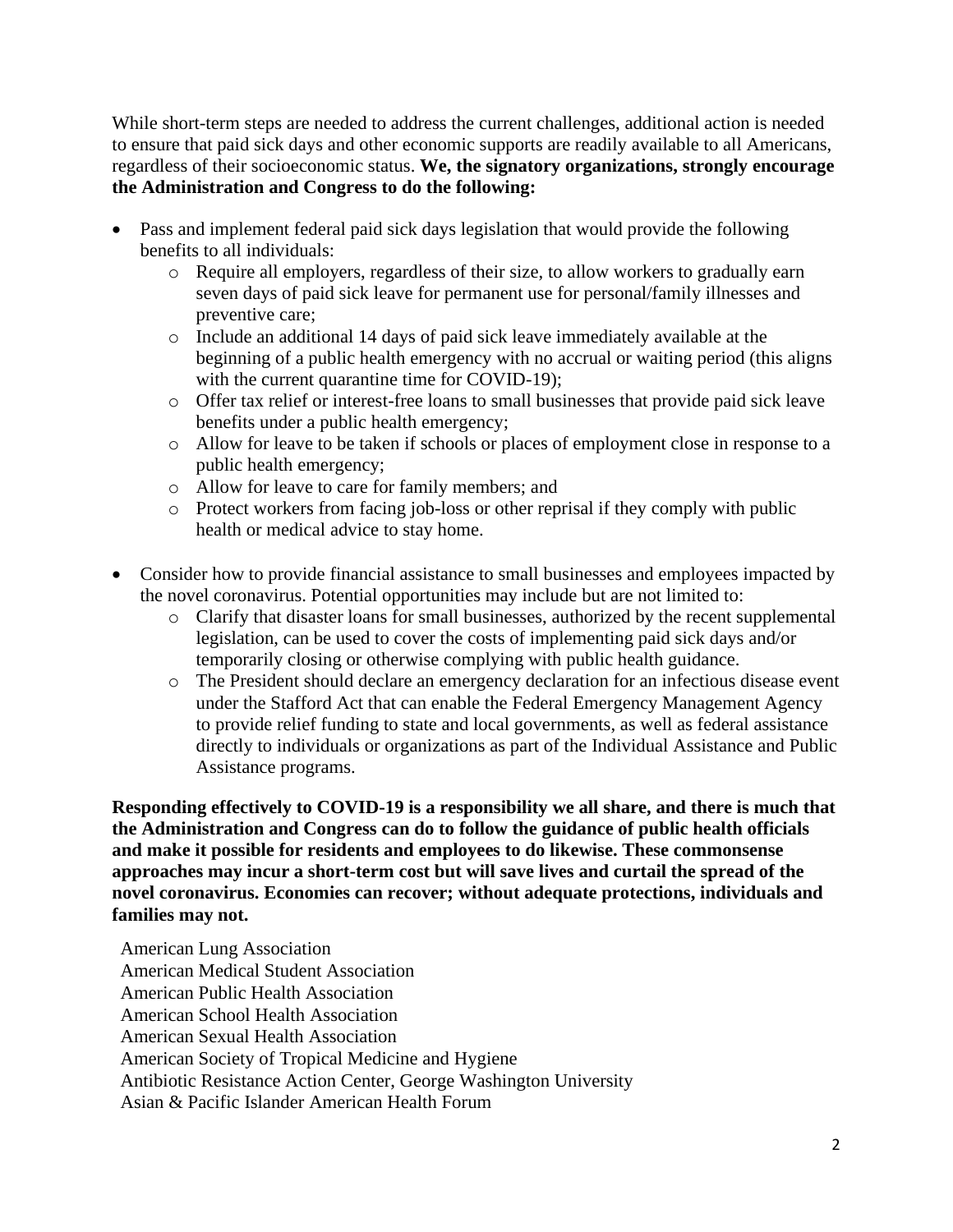Association for Prevention Teaching and Research Association for Professionals in Infection Control and Epidemiology Association of Maternal & Child Health Programs Association of Public Health Laboratories Association of Schools and Programs of Public Health Center for Global Health Science and Security Georgetown University Center for Public Policy Priorities Center for Science in the Public Interest Children's Environmental Health Network Clean Habitat Inc. Colorado Association of Local Public Health Officials Council of State and Territorial Epidemiologists Florida Institute for Health Innovation Georgetown University Center for Global Health Science and Security Green & Healthy Homes Initiative Health Resources in Action HIV Medicine Association Immunize Nevada Infectious Diseases Society of America Liver Health Initiative March of Dimes National Association of County and City Health Officials National Association of School Nurses National Coalition of STD Directors National Council of Jewish Women National Fragile X Foundation National Health Care for the Homeless Council National Network of Public Health Institutes National Organization for Women Nerds Rule Inc. NW Unangax Culture NYU School of Global Public Health PATH Peggy Lillis Foundation People's Action Prevention Institute Public Health Institute Public Health Solutions Rollins School of Public Health Safe States Alliance Shriver Center on Poverty Law Society for Public Health Education Sumner M Redstone Global Center for Prevention and Wellness Trust for America's Health Washington Public Health Association Washington State Department of Health